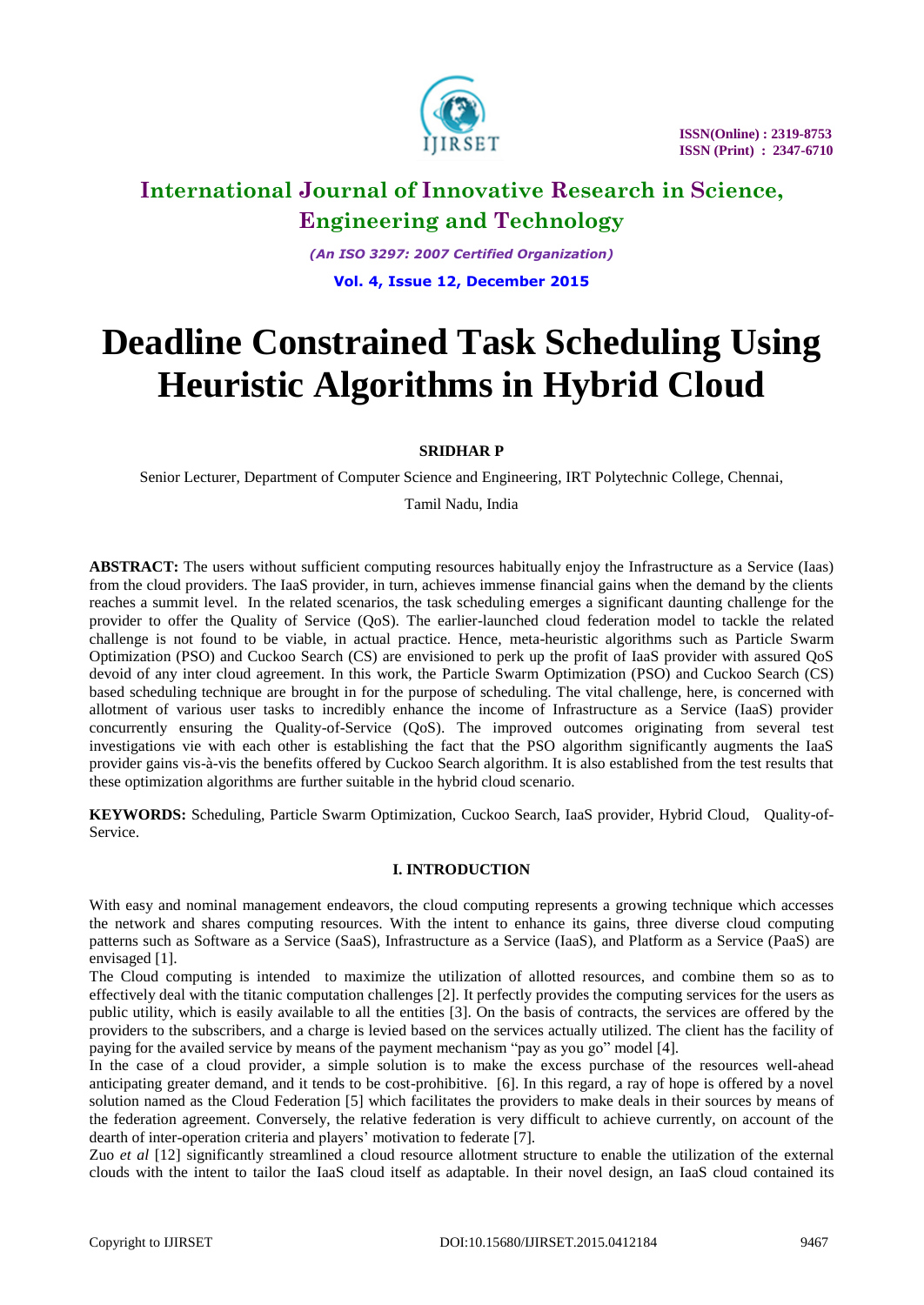

*(An ISO 3297: 2007 Certified Organization)*

## **Vol. 4, Issue 12, December 2015**

unique private cloud, and outsourced its tasks to the cloud providers known as the external clouds (ECs) when its local resources reached a level of insufficiency.

The PSO shines with gleaming gains of simple achievement and swift convergence, in order that the relative scheduling method is well-geared to achieve an optimal or suboptimal solution in a reduced computational time-frame for solving the titanic issues. Conversely, the regular PSO merely ensnares into local optima and does not appear to be robust for the severe problem scenarios. It was Zuo *et al* [12] who pressed the button of green light on the SLPSO technique by envisioning several learning stratagems to overshoot the malaise of the regular PSO. Even though, it guaranteed added profit with assured QoS, it resulted in an excessive expenditure in the choice of velocity approach.

The remainder of the document is orchestrated as follows. Section 2 highlights the literature work of the most modern investigation efforts. Section 3 offers a 360-degree view of the structure of the resources allotment in the hybrid cloud scenario. The PSO and CS based scheduling technique is discussed in Section 4. The test outcomes lend charisma to Section 5 and the customary conclusion of the document is covered in the concluding Section 6.

### **II. REVIEW OF RELATED WORKS**

A QoS-based workflow scheduling technique was amazingly launched by S. Abrishami and M. Naghibzadeh [10] taking valuable cues from the concept known as the Partial Critical Paths (PCP). In the cloud computing, the task scheduling optimizing approach was kick-started by Lizheng Guo *et al.* [11].

An integer programming model was excellently designed by Xingquan Zuo *et al.* [12] for the resources allotment problem of an IasS cloud in a hybrid cloud scenario. A self-adaptive learning PSO (SLPSO)-based scheduling technique for tackling the related problem was effectively envisioned. Here, the four category of velocity modernize technique was very complicated and resulted in time complication.

### **III. SOLUTION FRAMEWORK AND PROBLEM DEFINTION**

In the current investigation, for the purpose of generating an infrastructure as a service (IaaS) cloud which is it adaptable, a cloud resource allotment structure is envisioned to facilitate the deployment of the external clouds (ECs). Here, the IaaS cloud is endowed with its own unique private cloud and is competent to outsource its assignment to the external cloud providers, known as the external clouds (ECs) when its local resources are not adequate. In the innovative structure, the ECs furnish a public interface for generating and administering the VM instances within their proprietary infrastructure. In this regard, the private clouds and external clouds emerge as the crucial segments of the related hybrid design.



**Figure 1:** Overall structure of hybrid task scheduling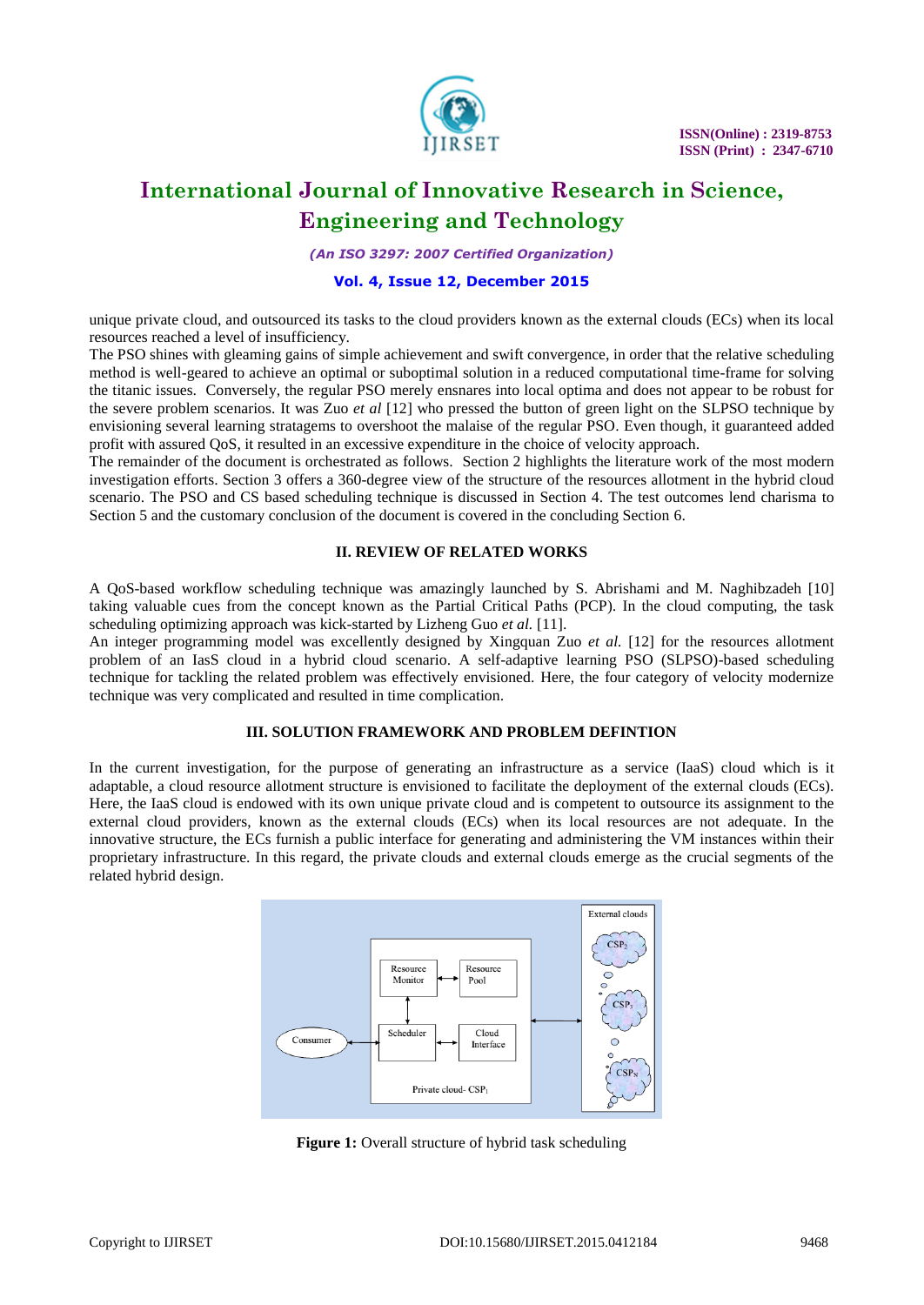

*(An ISO 3297: 2007 Certified Organization)*

### **Vol. 4, Issue 12, December 2015**

A problem may be defined as follows. Let  $CSP = \{CSP_1, CSP_2,...,CSP_n\}$  represent a set of cloud providers and  $CSP_1$ symbolize the private cloud and  $CSP_2, ..., CSP_n$  correspond to the External clouds (ECs).  $V^M = \{V_1^M, V_2^M, ..., V_l^M\}$ denotes a set of virtual machines (VM) categories and  $B = \{b_1, b_2, ..., b_m\}$  constitutes a set of applications. Each application  $b_i$   $(i \in \{1, 2, ..., m\})$  contains a harsh deadline  $d^i$  and runtime  $r^i$ , and encompasses a task set  $Task_i = \{t_{i1}, t_{i2}, \ldots, t_{iTi}\}$ .

By bringing in time slots with a granularity of 1 hr time is explicitly characterized in the Integer Programming (IP) model. Let S be the maximum number of time slots, we have  $S = \max_{i \in \{1, 2, \dots, m\}} (d^i)$  $S = \max_{i \in \{1, 2, \dots, m\}} (d^i)$  the underlying objective is to allot the *m* applications to  $CSP_k$  ( $k \in \{1,2,...,n\}$ ) to maximize the profit of  $CSP_1$ . Each task has to be allotted to  $a \, CSP_k (k \in \{1,2,...,n\})$ . When a task begins to function, it should not ever be interrupted in order that its running slots are successive. In any time slot  $s(s \in \{1,2,...,S\})$ , resources utilized by the entire tasks performed in  $CSP<sub>1</sub>$  should not ever exceed the total resources of  $CSP<sub>1</sub>$  and from the perspective of  $CSP<sub>1</sub>$ , all its ECs possess infinite sources.

The problem may be designed as illustrated in the ensuing IP model. Maximize

> $\int_{iu}^{\infty} CT_{ku} r^i$ *m i T l I u n*  $\sum_{i=1}^{n} PC_{u}r^{i} - \sum_{i=1}^{n} \sum_{l=1}^{n} \sum_{u=1}^{n} \sum_{k=1}^{n} g_{ilk}$ *m i I*  $\begin{aligned} & \textit{of} \textit{it} = \sum_{i=1}^{m}\sum_{u=1}^{I}T_{i}f_{iu}PC_{u}r^{i} - \sum_{i=1}^{m}\sum_{l=1}^{I_{i}}\sum_{u=1}^{I}\sum_{k=1}^{n}g_{ilk}f_{iu}CT_{ku}r^{i} \end{aligned}$  $i=1$   $u=1$   $k=1$   $l=1$   $u=1$   $k=1$ Pr (1) Subject to,

$$
\sum_{k=1}^{n} g_{ilk} = 1, \qquad \forall i \in \{1, 2, ..., m\}, l \in \{1, 2, ..., T_i\}
$$
\n
$$
(2)
$$

$$
\sum_{s=1}^{d^i} x_{ils} = g_{il1} r^i, \quad \forall i \in \{1, 2, ..., m\}, l \in \{1, 2, ..., T_i\}
$$
\n(3)

$$
st_{il} \ge 1, \quad \forall i \in \{1, 2, ..., m\}, l \in \{1, 2, ..., T_i\}
$$
\n
$$
(4)
$$

$$
st_{il} \le d^i - r^i + 1, \ \forall i \in \{1, 2, ..., m\}, l \in \{1, 2, ..., T_i\}
$$
 (5)

$$
(s \le st_{il} - 1) \vee (s \ge d^i - r^i) \vee ((s \ge st_{il}) \wedge (s \le st_{il} + r^i - 1) \wedge (x_{ils} = g_{il1}))
$$
  

$$
\forall s \in \{1, 2, ..., d^i\} i \in \{1, 2, ..., m\}, l \in \{1, 2, ..., T_i\}
$$
 (6)

$$
\sum_{i=1}^{n} \sum_{l=1}^{T_i} \sum_{u=1}^{I} x_{ils} f_{iu} CPU_u \le total\_CPU,
$$
  

$$
\forall s \in (1, 2, ..., S)
$$
 (7)

$$
\sum_{i=1}^{n} \sum_{l=1}^{T_i} \sum_{u=1}^{I} x_{ils} f_{iu} MEM_u \le total\_MEM,
$$
  
\n
$$
\forall s \in (1, 2, ..., S)
$$
 (8)

$$
g_{ilk} \in \{0,1\}, \forall i \in \{1,2,...,m\}, l \in \{1,2,...,T_i\}, k \in \{1,2,...,n\}
$$
\n(9)

$$
x_{ils} \in \{0,1\},
$$
  
\n
$$
\forall i \in \{1,2,..., m\}, l \in \{1,2,..., T_i\}, s \in \{1,2,..., S\}
$$
\n(10)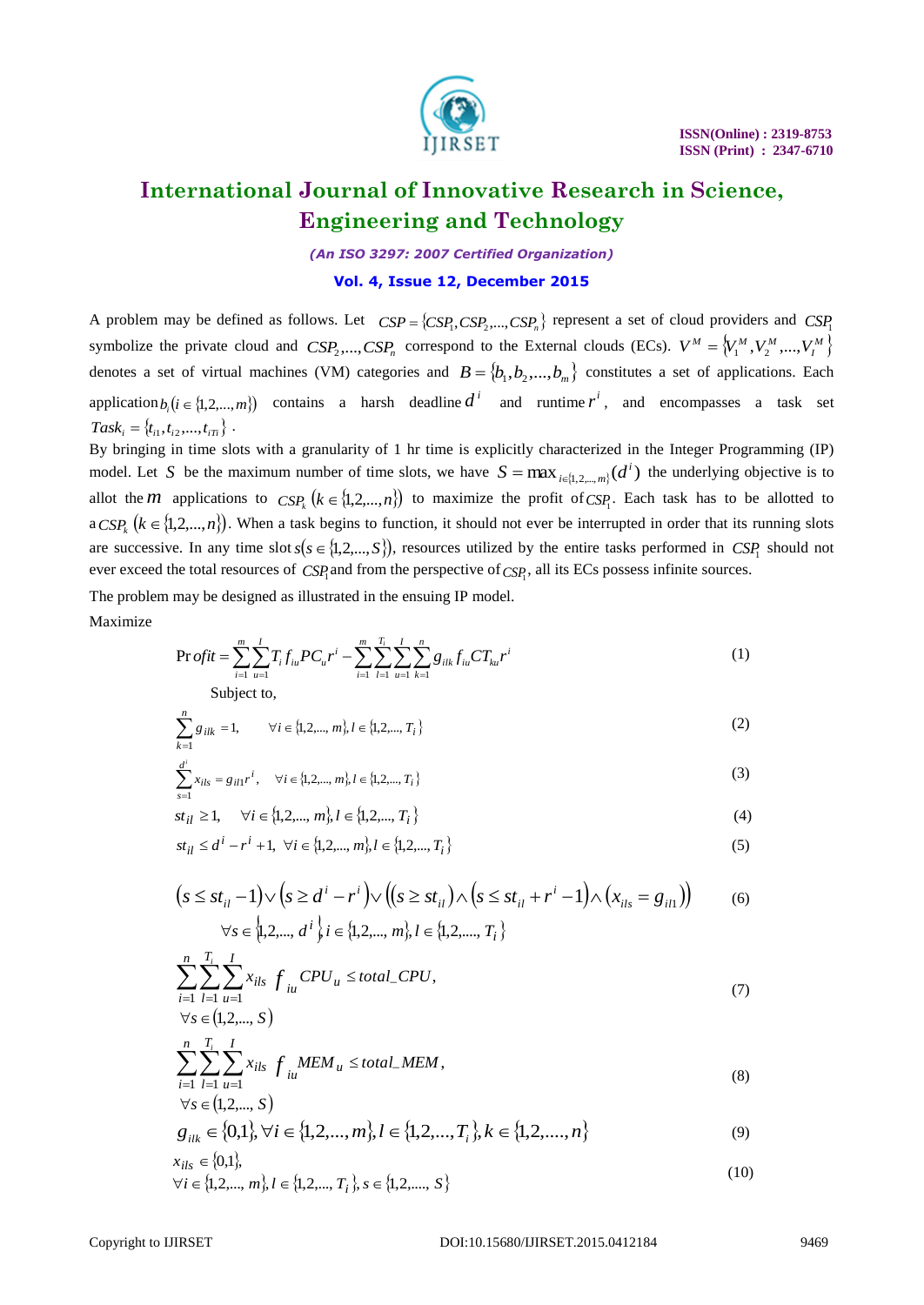

*(An ISO 3297: 2007 Certified Organization)*

**Vol. 4, Issue 12, December 2015**

$$
st_{il} \in \{1, 2, \dots S\}, \qquad \forall i \in \{1, 2, \dots, m\}, l \in \{1, 2, \dots, T_i\}
$$
\n
$$
(11)
$$

Of late, many an investigator has carried out several researches by employing diverse appraisal algorithms like the particle swarm optimization, genetic algorithm and the cuckoo search. From among them, the PSO is equipped with inherent skills to locate the most buoyant outcome. In the meantime, often, it is adversely affected by several defects involving the local optimum and the minimal convergence rate. Nevertheless, of late, various changes have been effected in the PSO to augment the performance of task scheduling procedure. In [12], the author has envisaged a resource allotment structure employing the self-adaptive learning particle swarm optimization (SLPSO) in which an IaaS provider is competent to outsource its tasks to External Clouds. In the paper, PSO is presented for the enhancement in performance.

#### **IV. PSO AND CS BASED RESOURCE ALLOCATION APPROACH**

An innovative resource allotment method is effectively envisioned to overwhelm the scheduling problem with the help of the Particle Swarm Optimization (PSO) and Cuckoo Search (CS) in this section. The Particle swarm optimization constitutes a population based optimization approach [7] performed for several complicated optimization problems [8, 9] inviting superior outcomes.

#### **4.1. Standard PSO**

Kennedy and Eberhart [8] [9] gained considerable name and esteem by effectively kick-starting a universal optimization approach known as the Particle Swarm Optimization (PSO) algorithm. It represents a swarm intelligence [13] algorithm which replicated the swarm character like the flocking of birds and the schooling of the fish. Conversely, the PSO is in the hunt for an optimum through each particle flying in the search space and varying its flying trajectory based on its unique best experience together with that of the neighborhood instead by means of particles experiencing genetic functions such as the selection, crossover, and mutation [14].

In the standard PSO, each individual in the swarm is deemed as a particle in a D-dimensional search space, and signified by a three tuple { $X_i, V_i, P_i$ }.  $X_i = (x_{i1}, x_{i2},..., x_{iD})$  and  $V_i = (v_{i1}, v_{i2},..., v_{iD})$ 

indicate the position and velocity of particle *i*, correspondingly.  $P_i = (p_{i1}, p_{i2},..., p_{iD})$  Signifies the personal best (pbest) of particle *i* (that is, the best position achieved by particle *i*),  $G = (g_1, g_2, \dots, g_D)$  indicates the global best (gbest), that is, the best position followed by the whole swarm. The value of each element in the vector  $V_i$  can be closed to the range

of  $[-v_{\text{max}}^{\text{v}}$ ,  $v_{\text{max}}^{\text{v}}]$  to regulate the needless roaming of particle outside the search space, and revised by [9], as

$$
v_{id}(t+1) = \omega v_{id}(t) + c_1 r_i [x_{id}(t) - p_{id}(t)] + c_2 r_2 [x_{id}(t) - g_d(t)]
$$
\n(12)

Where,  $i = 1, 2, \ldots, M$  indicates the number of particles and  $d = 1, 2, \ldots, D$  denotes the dimension of particles.  $r_1$  and  $r_2$  are

uniformly apportioned arbitrary numbers in the range of is [0, 1].  $c_1$  and  $c_2$  represent the learning factors [0.1] and  $\omega$ characterizes the inertia weight [0.1] essential to keep aloof from unhindered enhancement of the velocity of the particle.

The particle flies in the direction of a new position as illustrated in the following Equation (13), and each value of the new position [9] has to be well-within the range of [min *X*,max *X* ]

$$
x_{id}(t+1) = x_{id}(t) + v_{id}(t+1)
$$
\n(13)

At the outset, the position and velocity of each particle in the swarm are randomly activated. Subsequently, each particle  $i$  is directed by its own flying practice (pbest) and the best particle (gbest), as modernized by  $(12)$  and  $(13)$ . The process goes on until the reach of a user-defined stopping standard.

Beautifully depicted below is the roadmap with the diverse phases of the normal PSO.

*Step 1: Arbitrarily activate the position and velocity of the entire particles.*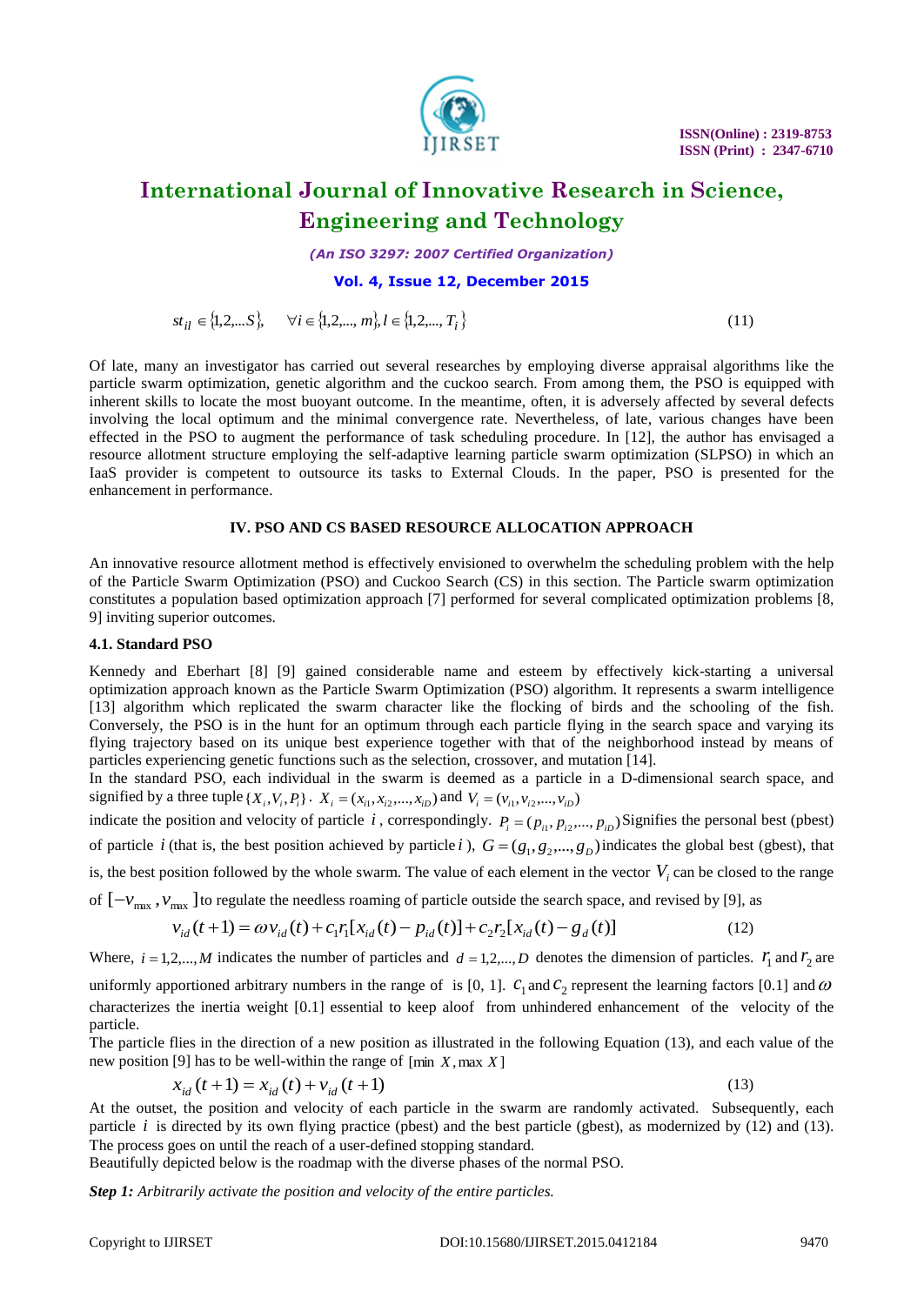

*(An ISO 3297: 2007 Certified Organization)*

### **Vol. 4, Issue 12, December 2015**

*Step 2: Estimate the fitness values of the entire particles, with t each particle's pbest as its current position and gbest as the best one among the entire particles.*

*Step 3: Modernize the velocity and position of each particle employing (12) and (13).*

*Step 4: Compute the fitness values of the entire particles.*

*Step 5: Modernize the pbest. For each particle, if the fitness value of its new position is superior to that of its pbest, then substitute its pbest by the new position.*

*Step 6: Modernize gbest. For each particle, if the fitness value of its new position is superior to that of the gbest, then substitute the gbest by the new position.*

*Step 7: If the stopping standard is satisfied, output the gbest and its fitness value. Or else, return to Step 3.*

### **4.2. Cuckoo Search**

The Cuckoo search algorithm [17] represents the meta-heuristic search technique which was flagged off by Yang and Deb in 2010. In the search procedure, the following three vital rules are habitually employed.

- a. According to the first rule, at a particular point of time, a cuckoo is competent to lay only one egg, which is thereafter discarded in an arbitrarily selected nest.
- b. As per the second rule, the best nests with superior eggs are preserved for use in the successive next generation.
- c. The third rule makes it clear that in the course of the entire search procedure, the number of accessible host nests continues to be a fixed number, and the host bird locates the egg laid by a cuckoo with a probability.

#### **4.3 Solution representation**

One of the most vital factors in the cloud computing is concerned with the representation of a solution for the purpose of task scheduling. Each application contains several tasks, in order that the entire applications may be treated as a set of tasks [12],

i.e.,  $T = \{t_1, t_2, ..., t_{TN}\}$   $\left(TN = \sum_{j=1}^{W} T_j\right)$  $\left(TN = \sum_{j=1}^{w} T_j\right)$  $=\{t_1, t_2, ..., t_{TN}\}\bigg(TN = \sum_{j=1}^{W}$  $T = \{t_1, t_2, ..., t_{TN}\}$   $(TN = \sum_{j=1}^{W} T_j)$ . A particle is indicated as a  $TN(D = TN)$  dimension vector and each dimension

(position) represents a task. A position with a greater value reveals the fact that the task represented by this position contains a superior priority and has to be picked first and allotted in the scheduling procedure.

| <b>Dimension</b>         |      |      |      |      |      |
|--------------------------|------|------|------|------|------|
| <b>Position</b><br>value | 6.14 | 6.24 | 5.47 | 4.12 | 4.25 |
| <b>Priority</b>          |      |      |      |      |      |

Table I: Particle coding and decoding

The ranked-order value (ROV) rule [15] is performed to generate a particle  $X_i = (x_{i1}, x_{i2},...,x_{iD})$  into a variant of tasks  $T = \{t_1, t_2, ..., t_D\}$  to appraise the relative particle [16]. For example, for a problem with five tasks ( $D = 5$ ), the *i*<sup>th</sup> particle is illustrated by  $X_i = (6.14, 6.24, 5.47, 4.12, 4.25)$ . The position  $X_{i2}$  contains the maximum value, in order that the task signified by  $x_{i2}$  is allotted a rank value one, as demonstrated in Table I; next  $x_{i1} = 4.25$  is allotted a rank value two. Similarly, the rank values of 3, 4, and 5 are allotted to  $x_{i3}$ ,  $x_{i5}$  and  $x_{i4}$ , respectively. Hence, it is possible to achieve a priority series of tasks,  $Priority = \{2, 1, 3, 5, 4\}.$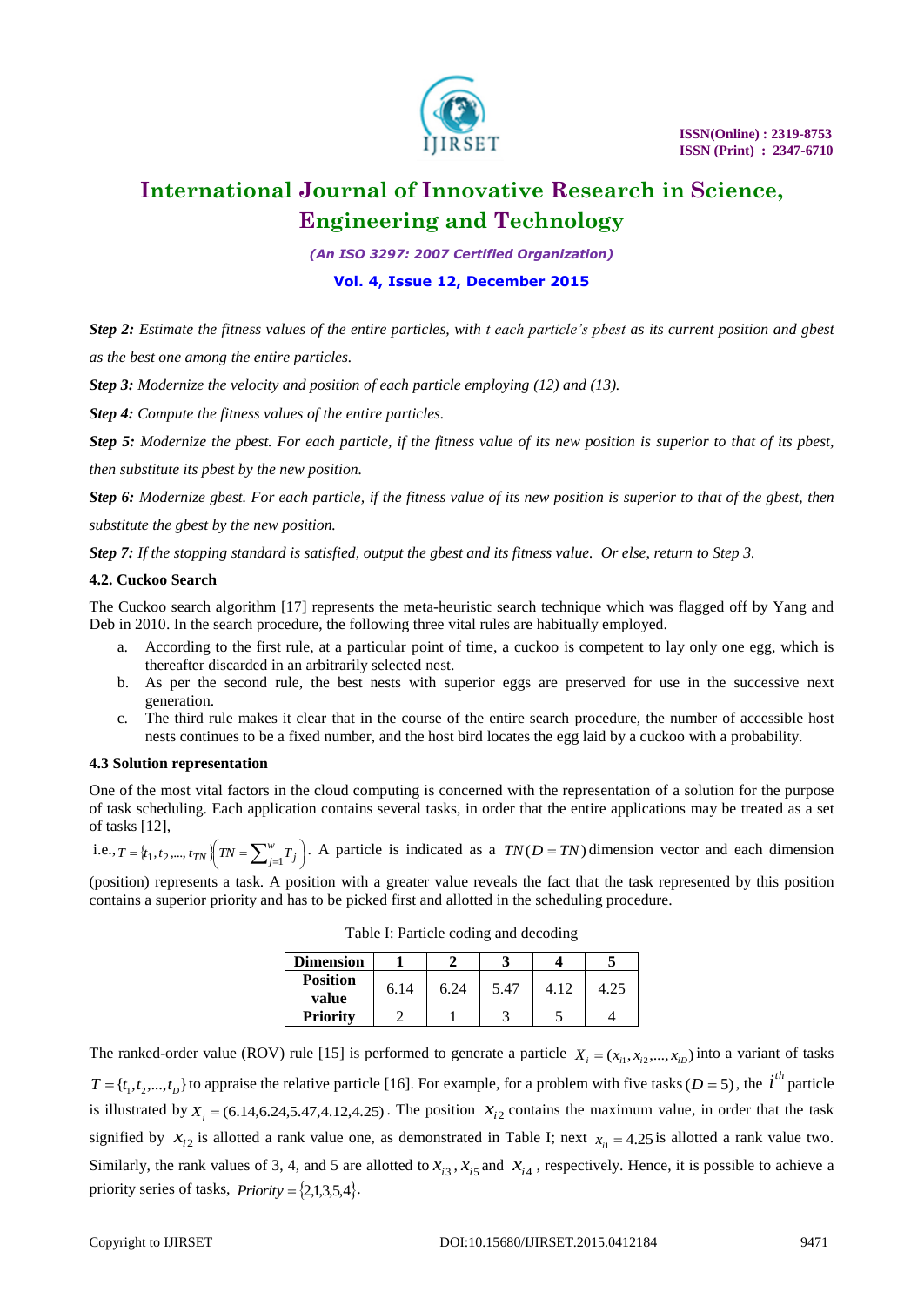

*(An ISO 3297: 2007 Certified Organization)*

**Vol. 4, Issue 12, December 2015**

#### **4.4 Fitness Function**

An appraisal function is needed while performing the PSO and CS to optimize the task permutation to substantially increase the profit of  $CSP<sub>1</sub>$ , and also to estimate the fitness value of each particle in the swarm.

Each task in the set T is allotted to one  $CSP_k(k = 1, 2, ..., n)$  based on its priority declared by the code of a particle. An effort is made to allot each task to  $CSP_1$  as the cost of  $CSP_1$  is found to be the minimum among all clouds. If  $CSP_1$ contains accessible resources to satisfy the requirements of a task demand during its runtime, then the task is allotted to CSP<sub>1</sub>; If not, the task is allotted to an EC with low cost which is chosen as illustrated in the following Equation 14.

$$
E_{(l)}^C = \underset{k \in \{2, ..., n\}}{\arg \min} \left\{ \sum_{u=1}^I f_{app}(l) u C T_{ku} \right\},\tag{14}
$$
  

$$
l \in \{1, 2, ..., D\}
$$

Here,  $app(l)$  refers to the application to which the  $l^{th}$  task belongs. Subsequent to the allotment of the entire tasks, the profit of  $\emph{CSP}_{1}$  is taken as the fitness value of the particle.

- a) **Initialization:** Let total\_cost = 0; avail\_cpu<sub>s</sub> = total\_CPU, avail\_mem<sub>s</sub>=total\_MEM,  $s \in \{1,2,...,S\}$
- b) Evaluate the total income by means of Equation 15 given hereunder.

total *income* = 
$$
\sum_{l=1}^{D} \sum_{u=1}^{I} f_{app(l)u} PC_u r_{app(l)}
$$
 (15)

c) Compute the total cost:

Arrange the task set *T* in an increasing order in accordance with the rank values illustrated by the code of a particle. Let the  $l^{th}$  task in T be  $t_l$  and its start time be  $st_l$ ,  $l \in \{1, 2, ..., D\}$ .

For 
$$
(l = 1 to D)
$$

While 
$$
(st_l \leq d_{app(l)} - r_{app(l)} + 1)
$$
  
\n $ISPC = true$   
\nFor each  $s \in \{st_l, ..., st_l + r_{app(l)} - 1\}$   
\nIf  $\left(\sum_{u=1}^{I} \sum_{u=1}^{CPU_u f_{app(l)u} \geq avail_cpu_s \text{ or } 1/sPC = false}\right)$   
\n $ISPC = false$   
\nBreak for.  
\nEnd if  
\nEnd for

If  $(IsPC = true)$ 

Evaluate the cost for task  $t_i$  by

$$
\cos t_{l} = \sum_{u=1}^{l} CT_{1u} f_{app(l)u} r_{app(l)}
$$
  
Update *avail\_cpu\_s* and *avail\_mem\_s* for each  $s \in \{st_1, ..., st_l + r_l - 1\}$   
Break while  
End if  
 $st_l = st_l + 1$   
End While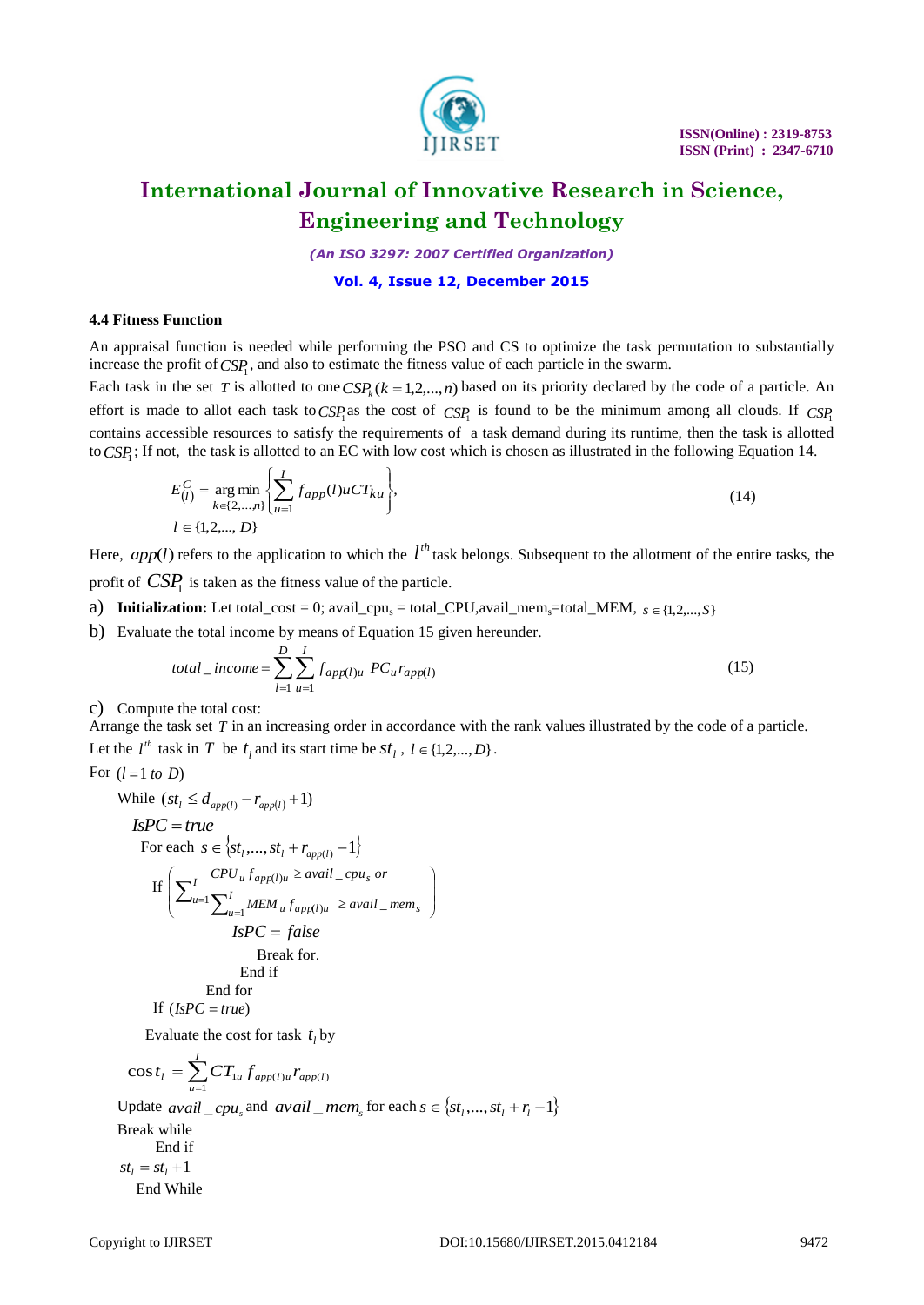

*(An ISO 3297: 2007 Certified Organization)*

**Vol. 4, Issue 12, December 2015**

If  $IsPC = false$ 

Choose the EC with minimum cost employing (14).

Compute the cost  $t_i$  of task by

 $=\sum_{u=1}^{I}$  $t_l = \sum_{u=1}^{n} CT(EC_l)_{u} f_{app(l)u} r_{app(l)}$  $\cos t_1 = \sum_{u=1}^{N} CT(EC_1)_{u} f_{app(l)u} r_{app(l)}$  End if  $total$   $\cos t = total$   $\cos t + \cos t$ <sub>*l*</sub> End for

d) Output  $profit = total\_income - total\_cos t$ 

### **4.5 Cuckoo operator**

Each particle is modernized by the successive cuckoo search operator in the scheduling [17].

$$
x^{(t+1)} = x_i^{(t)} + \alpha^{Levy(\lambda)}
$$
\n<sup>(16)</sup>

Where;

 $x_i \rightarrow i^{th}$  Solution

 $x^{(t+1)} \rightarrow$  New solution

 $\alpha \rightarrow$  Step size

Here,  $\alpha$  ( $\alpha$  > 0) indicates a step scaling size. The relative constraint has to be linked to the scales of issue for which the attempt to locate a solution. In a lion's share of the instances,  $\alpha$  can be set either to 1 or to a certain different constant.

### **4.6 Stopping criterion**

The technique concludes its performance only after attainment of the maximum number of iterations and the particle possessing the best fitness value is shortlisted and treated as the best feature to task scheduling. Subsequent to the achievement of the best fitness, the chosen task is allotted for the cloud computing procedure.

### **V. EXPERIMENTAL RESULTS AND ANALYSIS**

### **5.1 Experimental Design**

Two types of resources such as the CPU and memory are shortlisted as they are the two most characteristic configurations for choosing a VM instance. The task scheduling is performed in the Java (jdk 1.6) software and a number of tests have been carried out on a PC with Windows XP Operating system at 2 GHz dual core PC machine with 2 GB main memory running a 64-bit version of Windows 2007. Further, the task scheduling approach is replicated by employing the CloudSim 3.0.

Parameters of problem instance are illustrated in Table II. The relative constrains are illustrated in Table III and IV. **Table II -** Parameters of problem instance

| <b>Application</b> | <b>Cloud resources</b>  |                  |               |
|--------------------|-------------------------|------------------|---------------|
| <b>Parameters</b>  | Values(integer)         | <b>Resources</b> | <b>Number</b> |
| Number of tasks    | $\sim$ unit[1,5]        | CPU              | 20            |
| VM instance type   | $\sim$ unit[1,3]        | Memory           | 40GB          |
| Deadline (hours)   | $\sim$ unit[1,5]        |                  |               |
| Runtime (hours)    | $\sim$ unit[1,Deadline] |                  |               |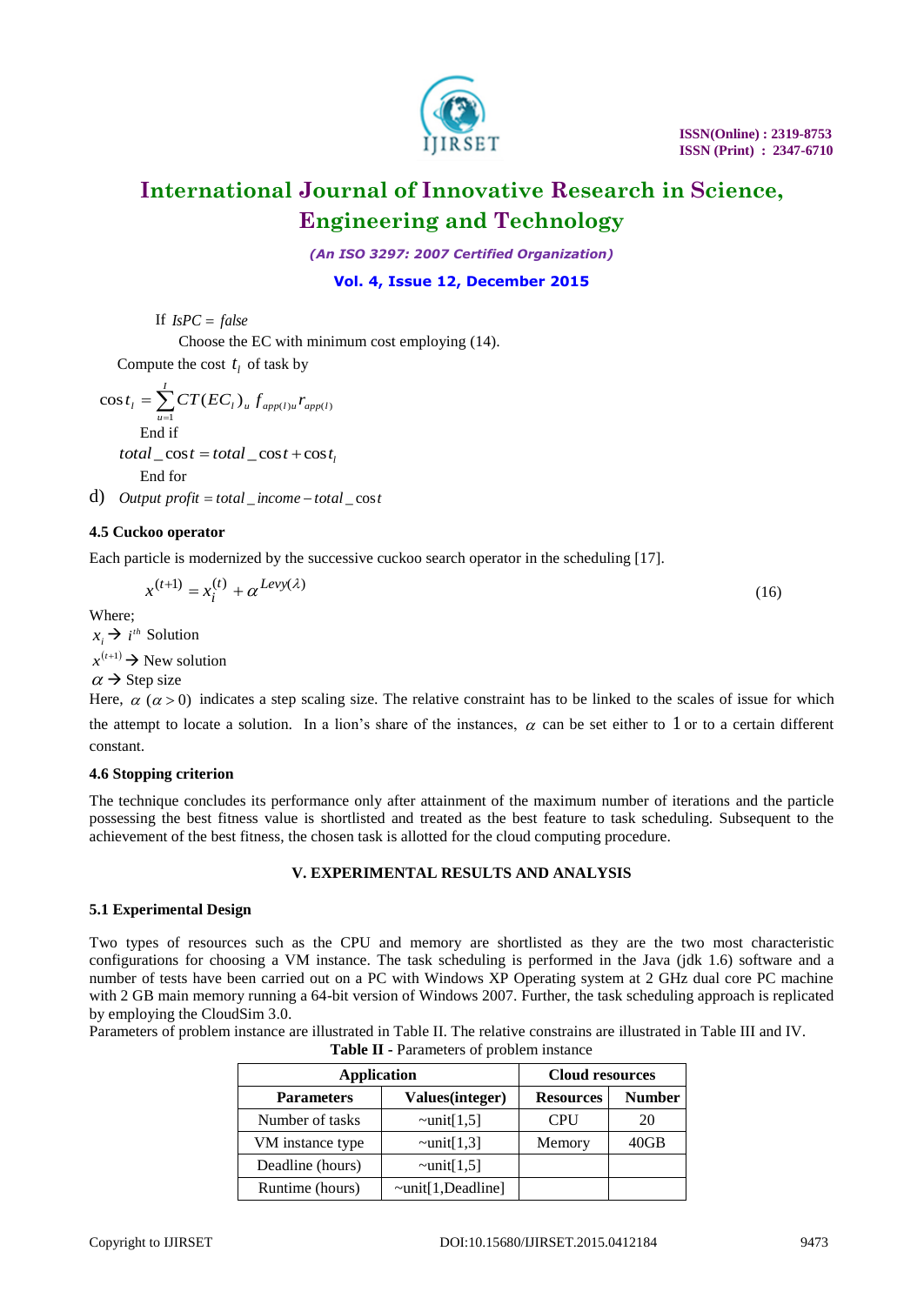

*(An ISO 3297: 2007 Certified Organization)*

### **Vol. 4, Issue 12, December 2015**

#### **Table III -** Parameters of problem instance

| <b>Application</b> | <b>Cloud resources</b>  |                  |               |
|--------------------|-------------------------|------------------|---------------|
| <b>Parameters</b>  | Values(integer)         | <b>Resources</b> | <b>Number</b> |
| Number of tasks    | $\sim$ unit[1,50]       | <b>CPU</b>       | 512           |
| Deadline (hours)   | $\sim$ unit[1,168]      | Memory           | 1024GB        |
| Runtime (hours)    | $\sim$ unit[1,Deadline] |                  |               |

**Table IV -** Parameters of algorithm

| Pop_size    | $maxGen$   $minX$   $maxX$   $C1$   $C2$   $V_{Max}$ |  |  |                                       | Ω |
|-------------|------------------------------------------------------|--|--|---------------------------------------|---|
| (Dimension) | 1000                                                 |  |  | $\vert 0.1 \vert D/2 \vert 0.2 \vert$ |   |

#### **5.2 Experiment Results**

The PSO technique is able to achieve the maximum profit in 24 assessments which is superior to CS. The standard profit attained in the 24 runs of the CS and PSO and their average runtime are detailed in Table V and VI.

|  | Table V - Comparison for average profit |  |  |
|--|-----------------------------------------|--|--|
|--|-----------------------------------------|--|--|

| <b>Algorithm</b> | Average<br><b>Profit</b> |
|------------------|--------------------------|
| CS.              | 1388.75                  |
| PSO              | 1490.24                  |

**Table VI - Comparison for average runtime**

| <b>Algorithm</b> | Average<br><b>Runtime</b> |
|------------------|---------------------------|
| CS               | 28.84                     |
| PSO              | 27.27                     |

It is crystal clear that the average profit achieved by PSO is superior to CS technique, also PSO technique consume less duration of time compared to CS technique.

The utilization rate of CPU or Memory at the  $s_{th}$  time slot for the private cloud is effectively evaluated by means of the equation (19)

$$
M(s) = \sum_{i=1}^{D} \text{Re } s_i \ E_{is} / Total - \text{Re } s \quad ; \quad s \in \{1, 2, ..., S\}
$$
 (17)

Where;

 $\text{Re } s_i \rightarrow \text{Denotes the number of CPU or the size of memory demanded by task } T_i$ 

*Total* –  $\text{Re } s \rightarrow \text{Represents}$  the total CPU or memory in the private cloud

In case task  $T_i$  functions in the S<sup>th</sup> time slot, then  $E_{is} = 1$ ; or else  $E_{is} = 0$ ; the average utilization rate of CPU or Memory is evaluated by means of the Equation (20)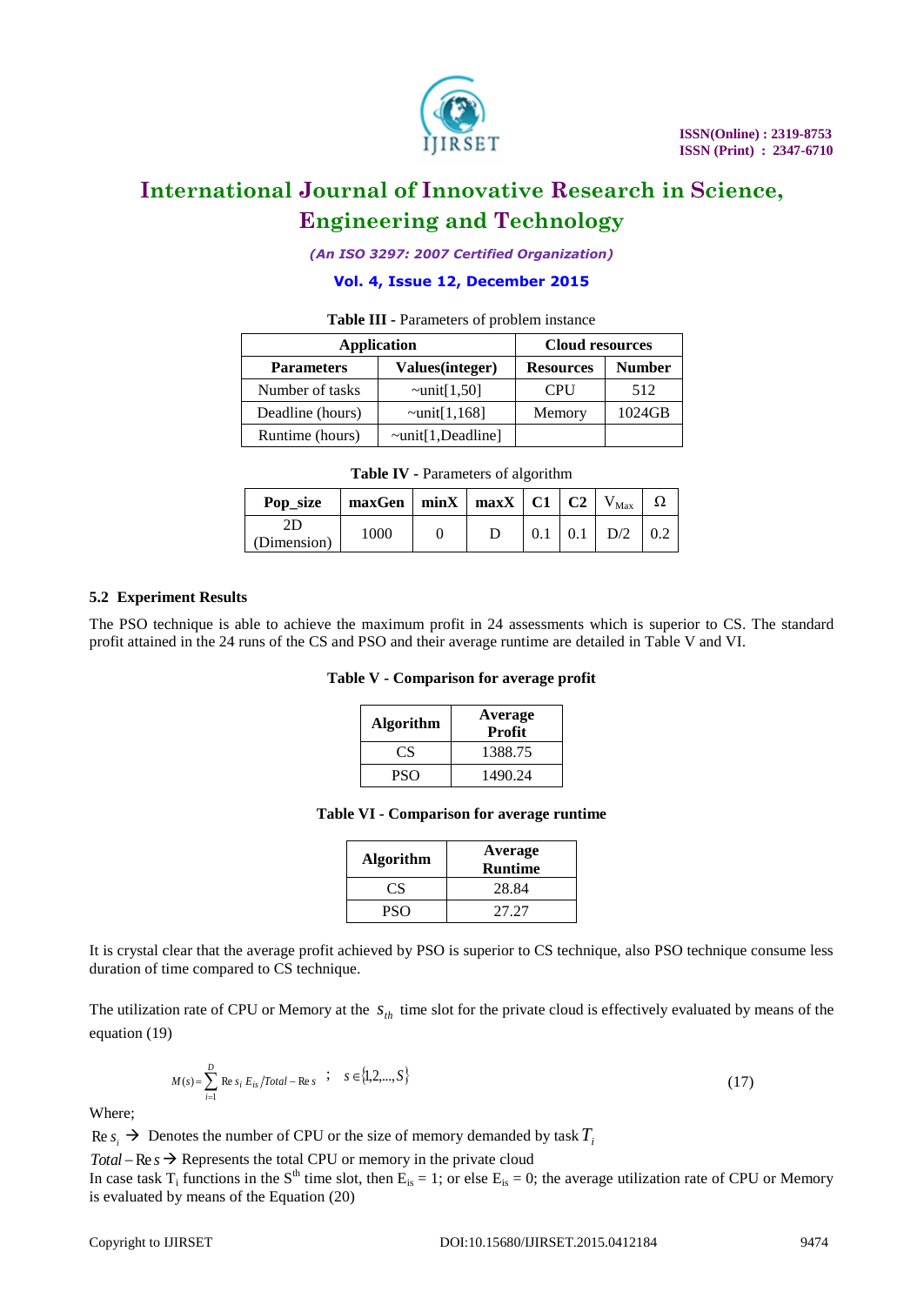

*(An ISO 3297: 2007 Certified Organization)*

**Vol. 4, Issue 12, December 2015**

$$
AU = \sum_{s=1}^{S} \frac{M(s)}{S}
$$

(18)

The maximum CPU utilization and memory utilization rate is directly proportional to high system performance. Figure 2 shows the performance plot of CPU utilization rate for problem instance. When analyzing figure 2, we obtain the CPU utilization rate 0.615 of PSO which is high compare to the CS approach. Moreover, figure 3 shows the Performance plot of memory utilization for problem instance. Here, the PSO approach achieves the maximum memory utilization rate of 0.63 where as it is 0.589 for task scheduling using cuckoo search (CS) algorithm.



**Figure 2** Performance plot for CPU utilization for problem instance



**Figure 3 -** Performance plot of memory utilization for problem instance